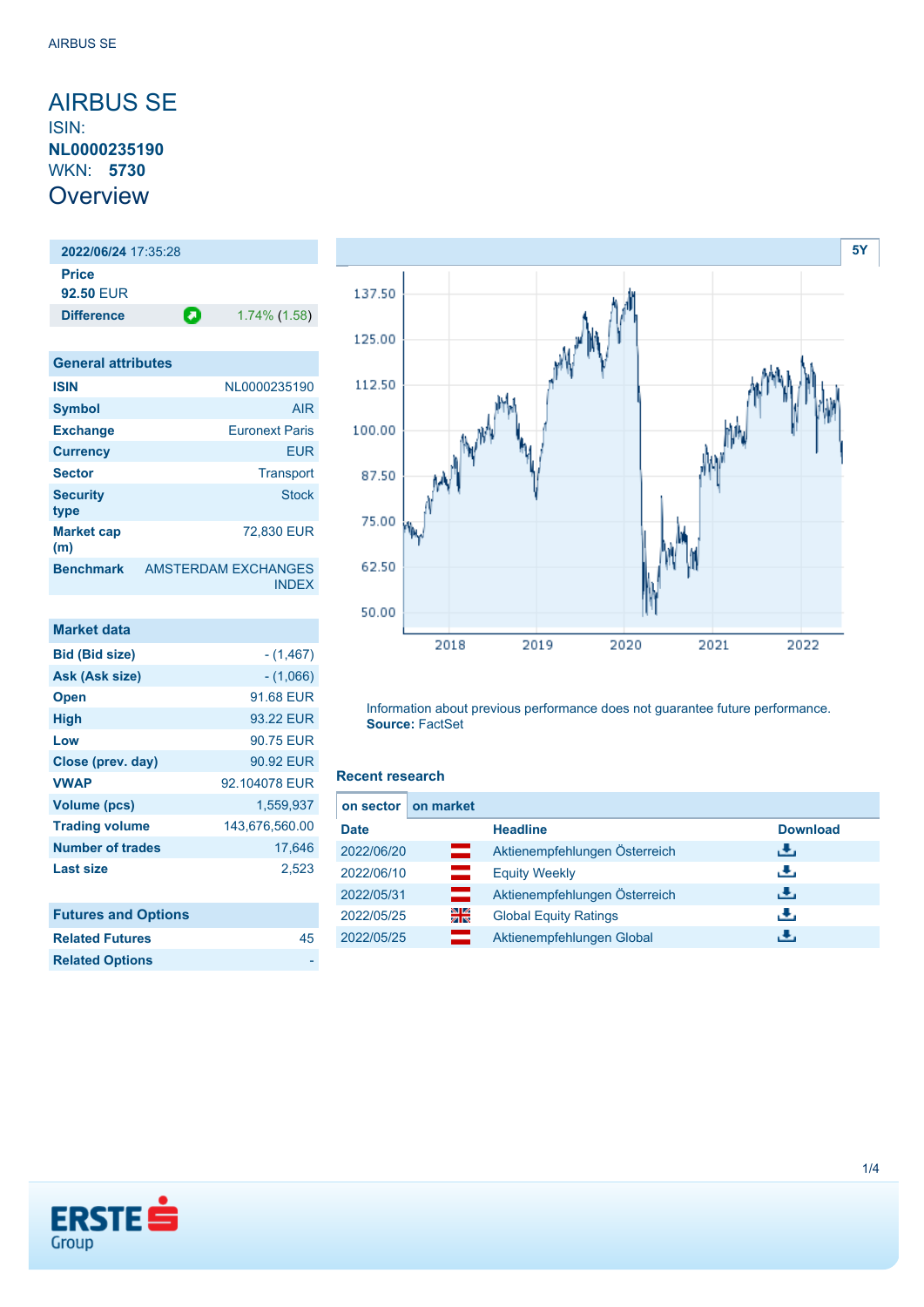# Details

**2022/06/24** 17:35:28 **Price 92.50** EUR

**Difference 1.74% (1.58)** 

**General attributes ISIN** NL0000235190 **Symbol** AIR **Exchange** Euronext Paris **Currency** EUR **Sector** Transport **Security type** Stock **Market cap (m)** 72,830 EUR **Benchmark** AMSTERDAM EXCHANGES INDEX

| <b>Market data</b>      |                |
|-------------------------|----------------|
| <b>Bid (Bid size)</b>   | $-(1,467)$     |
| Ask (Ask size)          | $-(1,066)$     |
| <b>Open</b>             | 91.68 FUR      |
| <b>High</b>             | 93 22 FUR      |
| Low                     | 90.75 FUR      |
| Close (prev. day)       | 90.92 EUR      |
| <b>VWAP</b>             | 92 104078 FUR  |
| Volume (pcs)            | 1.559.937      |
| <b>Trading volume</b>   | 143.676.560.00 |
| <b>Number of trades</b> | 17.646         |
| Last size               | 2.523          |

|                   | 6M         | 1Y        | 3Υ        |
|-------------------|------------|-----------|-----------|
| Perf $(\%)$       | $-17.17\%$ | $-17.35%$ | $-24.96%$ |
| Perf (abs.)       | $-19.18$   | $-19.42$  | $-30.76$  |
| <b>Beta</b>       | 1.30       | 1.29      | 1.48      |
| <b>Volatility</b> | 42.65      | 38.17     | 50.77     |



Information about previous performance does not guarantee future performance. **Source:** FactSet

| <b>Price data</b>                                     |                         |
|-------------------------------------------------------|-------------------------|
| Ø price 5 days $\vert \emptyset$ volume 5 days (pcs.) | 93.89 EUR (1,447,016)   |
| Ø price 30 days   Ø volume 30 days (pcs.)             | 103.41 EUR (1,389,021)  |
| Ø price 100 days   Ø volume 100 days (pcs.)           | 106.39 EUR (1,751,361)  |
| Ø price 250 days   Ø volume 250 days (pcs.)           | 109.89 EUR (1,588,854)  |
| <b>YTD High   date</b>                                | 121.10 EUR (2022/01/05) |
| <b>YTD Low   date</b>                                 | 90.24 EUR (2022/03/07)  |
| 52 Weeks High   date                                  | 121.10 EUR (2022/01/05) |
| 52 Weeks Low   date                                   | 90.24 EUR (2022/03/07)  |

```
All listings for AIRBUS SE
```

| Exchange $\Box$           | <b>Date</b>    | <b>Time Price</b> |                       | <b>Trading</b><br>volume (mio.) | <b>Number of</b><br>trades |
|---------------------------|----------------|-------------------|-----------------------|---------------------------------|----------------------------|
| Xetra                     | 2022/<br>06/24 |                   | 17:35 92.67 EUR       | 63.00                           | 5,036                      |
| Vienna Stock Exchange     | 2022/<br>06/24 |                   | 17:32 93.01 EUR       | 0.01                            | 5                          |
| Tradegate                 | 2022/<br>06/24 |                   | 22:26 93.66 EUR       | 2.45                            | 326                        |
| Stuttgart                 | 2022/<br>06/24 |                   | 21:55 93.36 EUR       | 0.15                            | 172                        |
| <b>SIX Swiss Exchange</b> | 2019/          |                   | 17:36 150.84 CHF 0.00 |                                 | 1.                         |

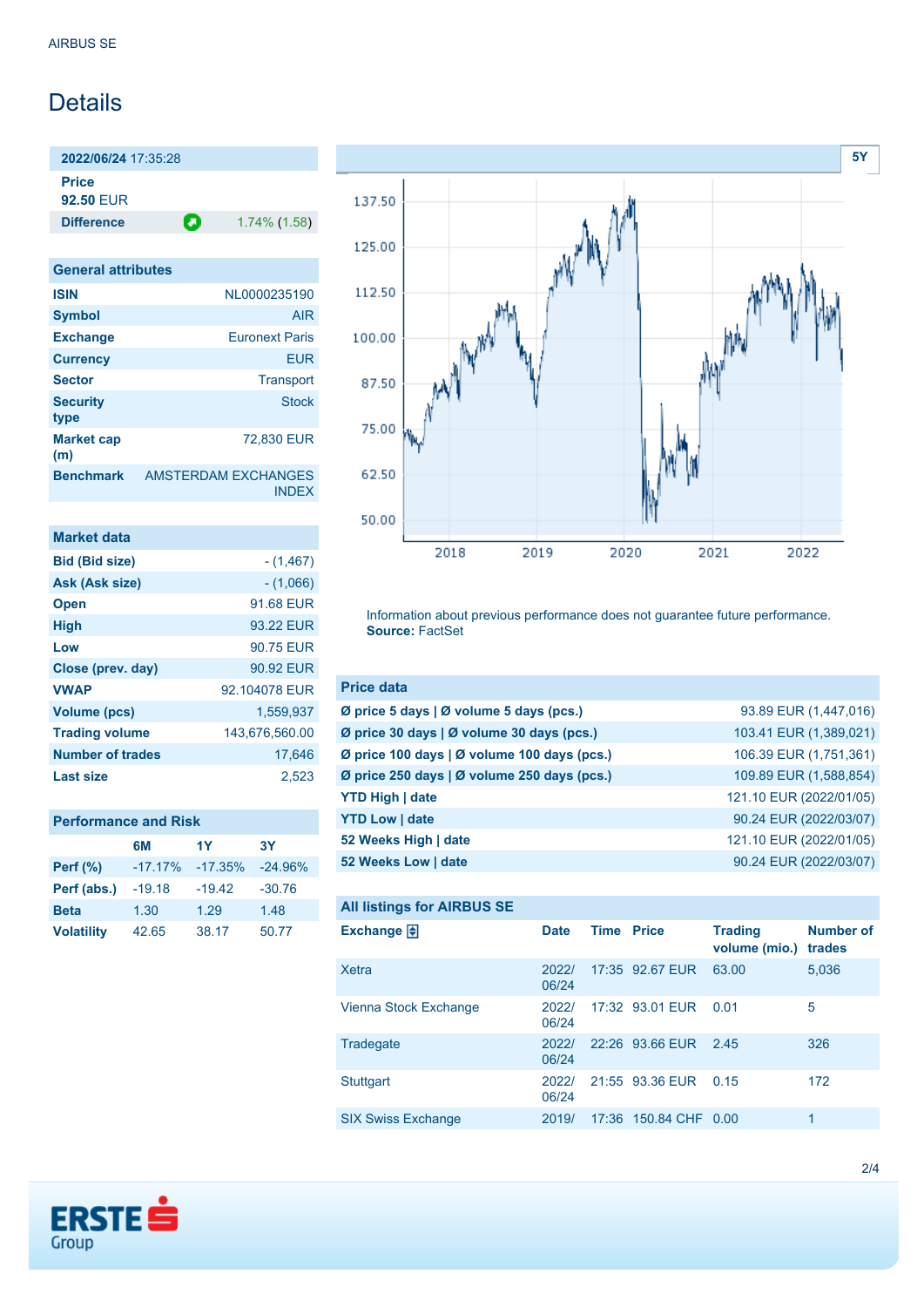|                                                                 | 11/25          |                       |        |                |
|-----------------------------------------------------------------|----------------|-----------------------|--------|----------------|
| <b>Munich</b>                                                   | 2022/<br>06/24 | 13:57 91.56 EUR       | 0.01   | 4              |
| <b>London Stock Exchange</b><br><b>European Trade Reporting</b> | 2022/<br>06/24 | 17:30 92.545 EUR 0.00 |        | $\overline{7}$ |
| <b>Hanover</b>                                                  | 2022/<br>06/24 | 18:28 92.60 EUR       | 0.00   | 2              |
| Hamburg                                                         | 2022/<br>06/24 | 18:54 93.01 EUR       | 0.02   | 6              |
| Frankfurt                                                       | 2022/<br>06/24 | 19:29 93.06 EUR       | 0.11   | 17             |
| <b>FINRA other OTC Issues</b>                                   | 2022/<br>06/24 | 20:52 96.36 USD       | 0.17   | 41             |
| <b>Euronext Paris</b>                                           | 2022/<br>06/24 | 17:35 92.50 EUR       | 143.68 | 17,646         |
| <b>Duesseldorf</b>                                              | 2022/<br>06/24 | 21:00 92.83 EUR       | 0.00   | 21             |
| Borsa Italiana MTF Global Equity<br><b>Market</b>               | 2022/<br>06/24 | 17:35 93.11 EUR       | 0.08   | 13             |
| <b>Berlin</b>                                                   | 2022/<br>06/24 | 08:04 91.69 EUR       | 0.00   | 1              |
| <b>BME Continuous Market</b>                                    | 2022/<br>06/24 | 17:38 92.74 EUR       | 0.58   | 138            |